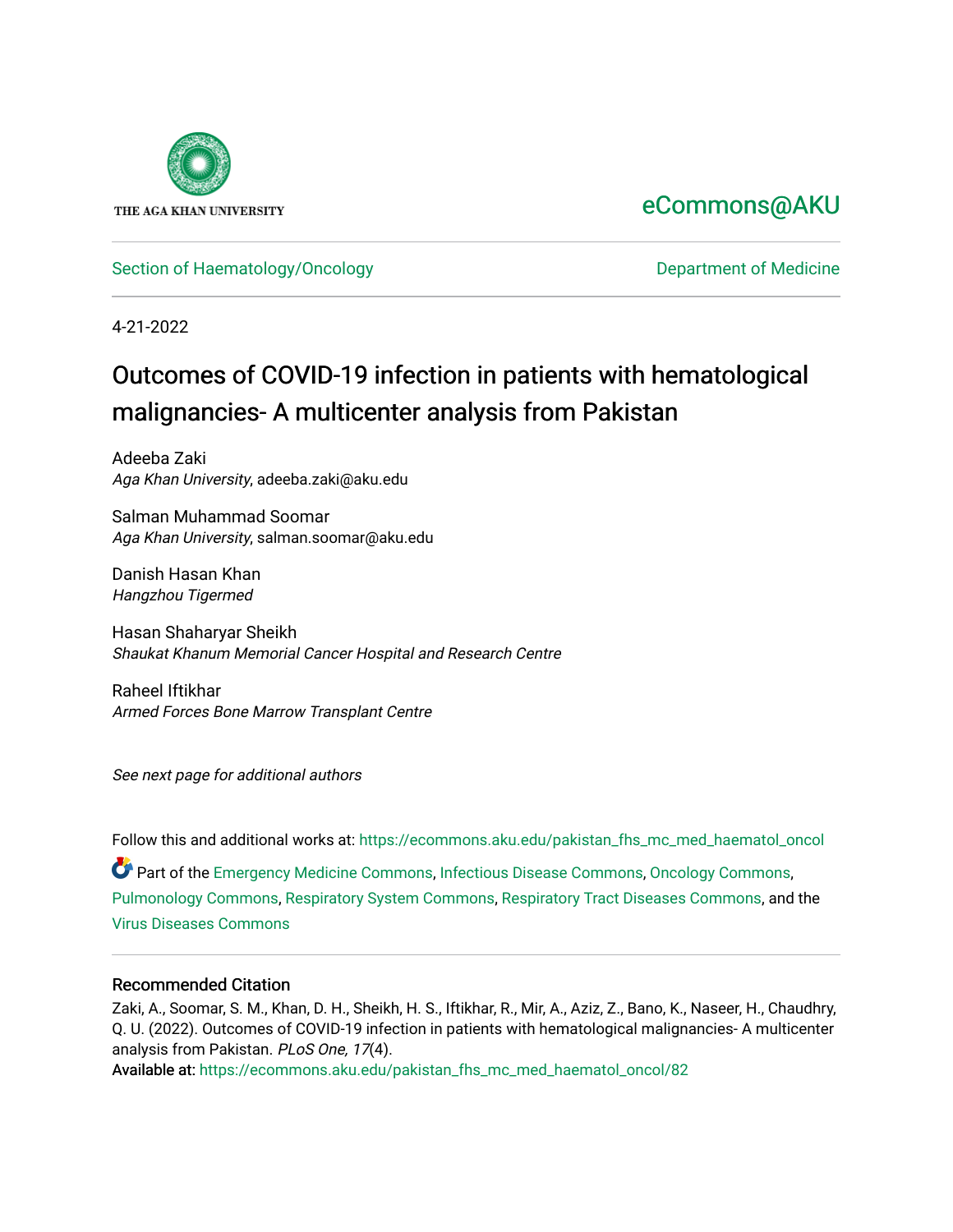### Authors

Adeeba Zaki, Salman Muhammad Soomar, Danish Hasan Khan, Hasan Shaharyar Sheikh, Raheel Iftikhar, Ayaz Mir, Zeba Aziz, Khadija Bano, Hafsa Naseer, and Qamar Un-Nisa Chaudhry

This article is available at eCommons@AKU: [https://ecommons.aku.edu/pakistan\\_fhs\\_mc\\_med\\_haematol\\_oncol/82](https://ecommons.aku.edu/pakistan_fhs_mc_med_haematol_oncol/82)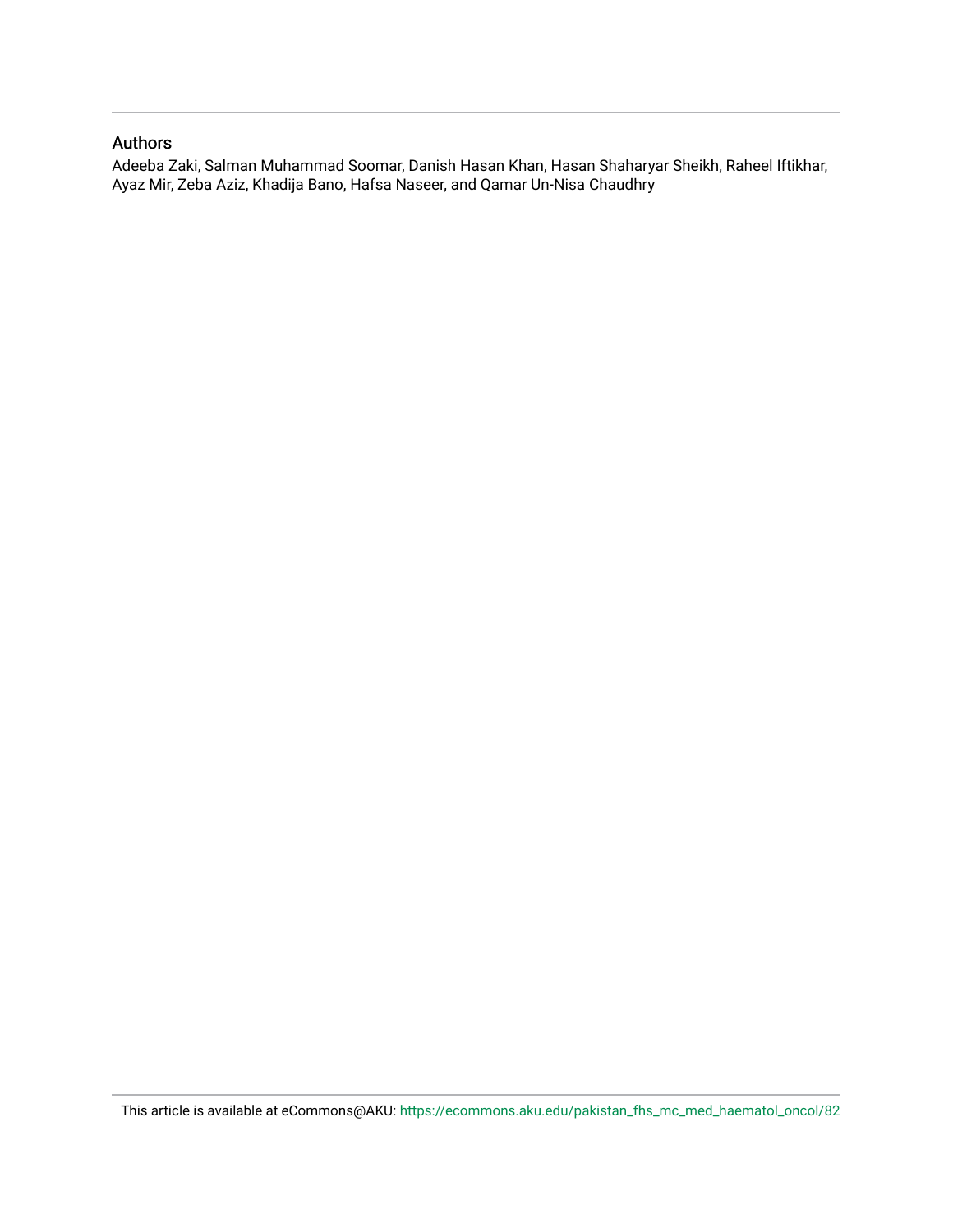

# **G** OPEN ACCESS

**Citation:** Zaki A, Soomar SM, Khan DH, Shaharyar Sheikh H, Iftikhar R, Mir A, et al. (2022)"Outcomes of COVID-19 infection in patients with hematological malignancies- A multicenter analysis from Pakistan". PLoS ONE 17(4): e0267139. <https://doi.org/10.1371/journal.pone.0267139>

**Editor:** Sinan Kardeş, Istanbul University Istanbul Faculty of Medicine: Istanbul Universitesi Istanbul Tip Fakultesi, TURKEY

**Received:** October 21, 2021

**Accepted:** April 1, 2022

**Published:** April 21, 2022

**Peer Review History:** PLOS recognizes the benefits of transparency in the peer review process; therefore, we enable the publication of all of the content of peer review and author responses alongside final, published articles. The editorial history of this article is available here: <https://doi.org/10.1371/journal.pone.0267139>

**Copyright:** © 2022 Zaki et al. This is an open access article distributed under the terms of the Creative Commons [Attribution](http://creativecommons.org/licenses/by/4.0/) License, which permits unrestricted use, distribution, and reproduction in any medium, provided the original author and source are credited.

**Data Availability Statement:** All relevant data are within the paper and its Supporting [Information](#page-11-0) files.

RESEARCH ARTICLE

# "Outcomes of COVID-19 infection in patients with hematological malignancies- A multicenter analysis from Pakistan"

**Adeeba Zaki**<sup>3,2</sup><sup>\*</sup>, Salman Muhammad Soomar<sup>1,2</sup>, Danish Hasan Khan<sup>3,4</sup>, **Hasan Shaharyar Sheikh5,6, Raheel Iftikhar[ID7](https://orcid.org/0000-0001-8767-3491) , Ayaz Mir8,9, Zeba Aziz10,11, Khadija Bano8,12, Hafsa Naseer10,13, Qamar un–Nisa Chaudhry7 , Syed Waqas Imam Bokhari5,14, Munira Shabbir-Moosajee1,2**

**1** Aga Khan University Hospital, Karachi, Pakistan, **2** Department of Oncology, The Aga Khan University Hospital, Karachi, Pakistan, **3** Hangzhou Tigermed, Karachi, Pakistan, **4** Clinical Project Manager (CPM Pakistan), Hangzhou Tigermed, Karachi, Pakistan, **5** Shaukat Khanum Memorial Cancer Hospital and Research Centre, Lahore, Pakistan, **6** Consultant Medical Oncologist, Shaukat Khanum Memorial Cancer Hospital and Research Centre, Lahore, Pakistan, **7** Armed Forces Bone Marrow Transplant Centre, Rawalpindi, Pakistan, **8** Shifa International Hospital, Islamabad, Pakistan, **9** Bone Marrow & Stem Cell Transplant, Shifa International Hospital, Karachi, Pakistan, **10** Hameed Latif Hospital, Lahore, Pakistan, **11** Medical Oncologist, Hammed Latif Hospital, Lahore, Pakistan, **12** Fellow Clinical Hematology Shifa International Hospital, Islamabad, Pakistan, **13** Postgraduate Resident, Hameed Latif Hospital, Lahore, Pakistan, **14** Medical Oncologist, Shaukat Khanum Memorial Cancer Hospital and Research Centre, Lahore, Pakistan

\* adeeba.zaki@aku.edu

# Abstract

# **Purpose**

COVID-19 infection resulting from severe acute respiratory syndrome coronavirus 2 (SARS-CoV-2) began to spread across the globe in early 2020. Patients with hematologic malignancies are supposed to have an increased risk of mortality from coronavirus disease of 2019 (COVID-19) infection. From Pakistan, we report the analysis of the outcome and interaction between patient demographics and tumor subtype and COVID-19 infection and hematological malignancy.

# **Patients and methods**

This multicenter, retrospective study included adult patients with a history of histologically proven hematological malignancies who were tested positive for COVID-19 via PCR presented at the oncology department of 5 tertiary care hospitals in Pakistan from February to August 2020. A patient with any known hematological malignancy who was positive for COVID-19 on RT-PCR, was included in the study. Chi-square test and Cox-regression hazard regression model was applied considering  $p \leq 0.05$  significant.

# **Results**

A total of 107 patients with hematological malignancies were diagnosed with COVID-19, out of which 82 (76.64%) were alive, and 25 (23.36%) were dead. The significant hematological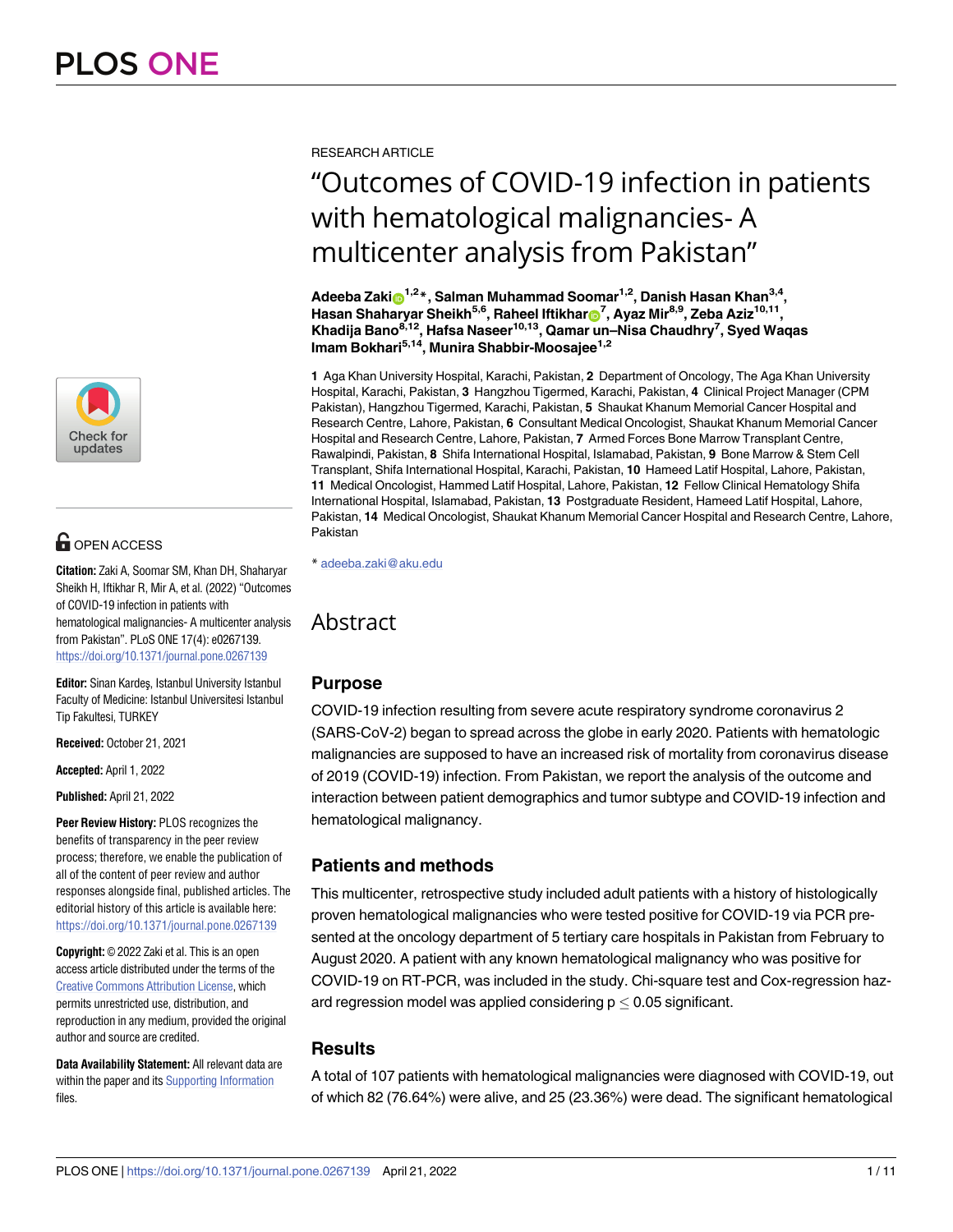<span id="page-3-0"></span>**Funding:** The authors received no specific funding for this work.

**Competing interests:** The authors have declared that no competing interests exist.

**Abbreviations:** ASH, American Society for Hematology; CI, Confidence Interval; GP, General Physician; HR, Hazard Ratio; ICU, Intensive Care Unit; NHL, Non-Hodgkin's Lymphoma; RT-PCR, Real Time Polymerase Chain Reaction; UK, United Kingdom.

malignancy was B-cell Lymphoma in dead 4 (16.00%) and alive group 21 (25.61%), respectively. The majority of the patients in both the dead and alive group were on active treatment for hematological malignancy while they came positive for COVID-19 [21 (84.00%) & 48 (58.54%) p 0.020]. All patients in the dead group were admitted to the hospital 25 (100.00%), and among these, 14 (56.00%) were admitted in ICU with a median 11 (6–16.5) number of days. Among those who had contact exposure, the hazard of survival or death in patients with hematological malignancies and COVID-19 positive was 2.18 (CI: 1.90–4.44) times and 3.10 (CI: 2.73–4.60) times in patients with travel history compared to no exposure history (p 0.001).

#### **Conclusion**

Taken together, this data supports the emerging consensus that patients with hematologic malignancies experience significant morbidity and mortality resulting from COVID-19 infection.

# **Introduction**

The SARS-Cov-2 or COVID-19, known as novel coronavirus, has become a global threat and healthcare concern. Since its outbreak in China at the end of 2019, the pandemic has affected more than 100 million people worldwide [[1\]](#page-11-0). Although the outbreak is likely to have started from a zoonotic spread, it soon became apparent that person-to-person transmission occurs mainly through respiratory droplets and direct contact with a diseased person or indirect contact with fomites in the environment [\[2](#page-11-0), [3](#page-11-0)]. Many people have mild symptoms. In contrast, others have no symptoms at all but still, actively carry and transmit the virus. However, some do develop severe symptoms such as respiratory failure, cytokine release syndrome, and multiorgan failure [[4](#page-11-0)].

Since COVID-19 began to spread across the globe in early 2020, patients with comorbidities and cancer are more susceptible to marked complications of viral infection. Cancer patients are more prone to increased risk of infections than individuals without cancer because of immunosuppression by the malignancy itself and anticancer treatments, such as chemotherapy or surgery [[5](#page-11-0), [6\]](#page-11-0) and have a poorer prognosis. Cao et al. have reported that patients with metastatic disease, hematological malignancy, or lung cancer are at particularly high risk of severe complications, requiring intensive care unit (ICU) admission, invasive mechanical ventilation, and even death. Furthermore, active treatment such as surgery and immunotherapy is associated with a significantly increased risk (hazard ratios of 6.22 and 4.82) respectively, for poor outcomes [\[7](#page-11-0)], Zhang et al. reported a higher rate of adverse events (53.6%) and mortality (28.6%) in those who had their last anti-tumor treatment within 14 days of the infection  $(HR = 4.079, 95\% \text{ CI } 1.086 - 15.322, P = 0.037$ . We do know that patients with hematological malignancies can have an underlying immune dysfunction and are vulnerable to viral and other infections [\[9](#page-12-0)]. Additionally, treatments which include cytotoxic agents, immunomodulators, hematopoietic stem cell transplantation, and chimeric antigen receptor T-cell therapy, are profoundly immunosuppressive. In addition, patients with hematologic malignancies have multiple risk factors of particular concern in the context of COVID-19 infection such as advanced age, underlying or treatment-induced comorbid illnesses like hypertension and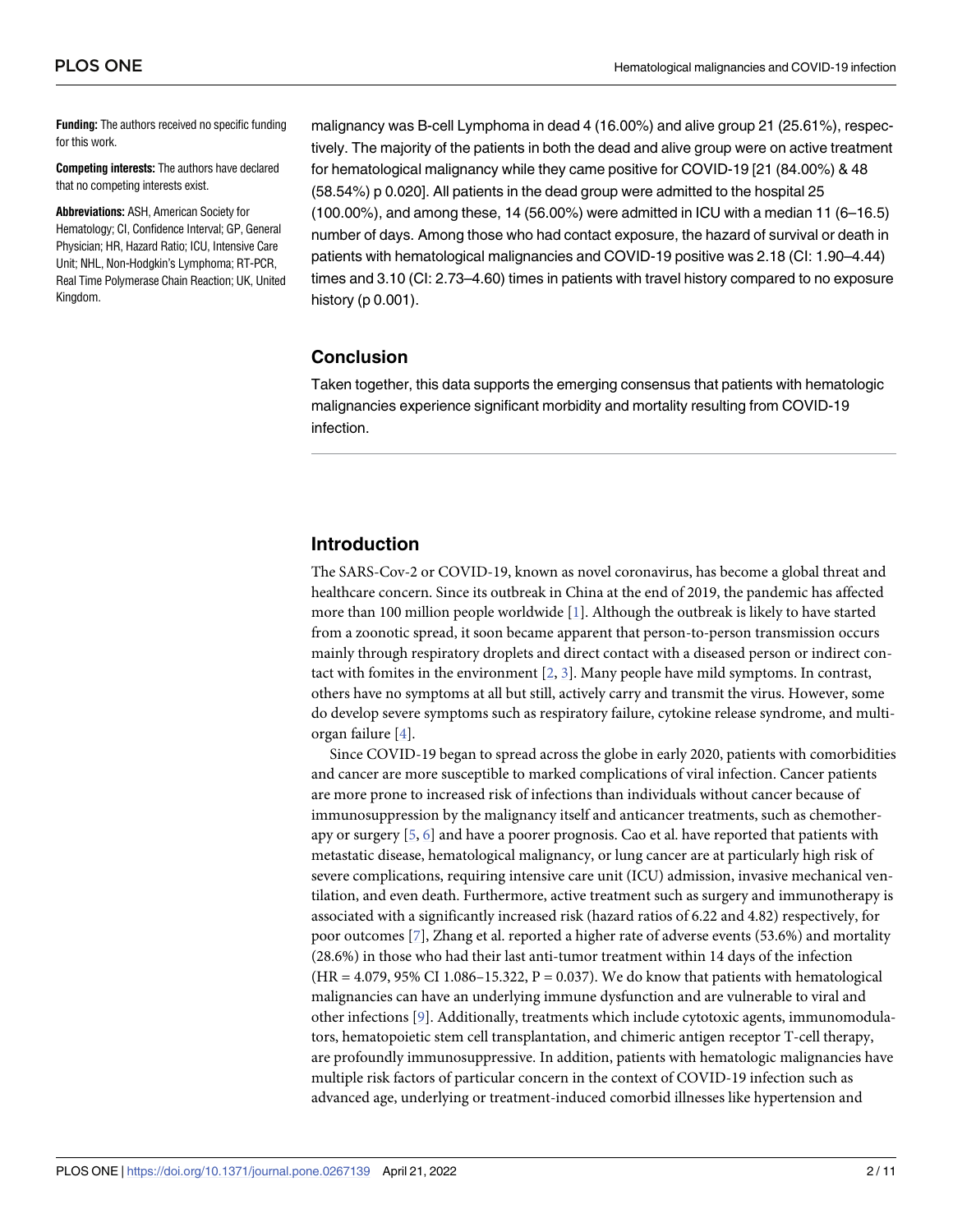<span id="page-4-0"></span>diabetes, and chronic lymphopenia. These factors make this patient population particularly susceptible to an adverse outcome.

Public health measures are universally instituted to control the disease spread and aim to decrease preventable hospital admissions. In addition, it is recommended that patients receiving anticancer treatment should have vigorous screening for COVID-19 [[8](#page-12-0)]. However, cancer care encompasses a diverse array of primary tumor types and stages, affecting all age groups of patients, with different prognosis and outcomes. Therefore, labeling all patients with cancer as susceptible to COVID-19 is probably neither reasonable nor informative.

For patients with hematologic malignancies, the overall risk of morbidity and mortality resulting from COVID-19 infection, as well as how this risk varies as a function of age, disease status, type of malignancy, and cancer therapy is being studied [\[9](#page-12-0)]. However, data from lowand middle-income countries is sparse. It is hypothesized that lower rates of testing and contact tracing and dearth of medical facilities adequately equipped to manage complicated covid infections can potentially result in higher morbidity and mortality in this high-risk population.

From Pakistan, we report the analysis of the interaction between patient demographics and tumor subtype and COVID-19 infection and outcomes in patients with hematological malignancy. This is a multicenter analysis from five tertiary care hospitals in Pakistan, all of whom have an established cancer center.

#### **Materials and methods**

We retrospectively collected data on all the patients with a history of histologically proven hematological malignancies that tested positive for COVID-19 by RT-PCR and present at the oncology department of 5 tertiary care hospitals in Pakistan: Aga Khan University Hospital Karachi, Armed Forces Bone Marrow Transplant Centre Rawalpindi, Hameed Latif Hospital Lahore, Shifa International Hospital Islamabad, and Shaukat Khanum Memorial Cancer Hospital Lahore from February to August 2020. Data was collected using a standard Performa developed for this study. Demographic, clinical, treatment, and laboratory data and serial samples for viral RNA detection were extracted from the medical records of 107 patients.

Patient with any known hematological malignancy who was positive for COVID-1f on RT-PCR was included in the study. Patients with a clinical or radiological diagnosis of COVID-19 without a positive RT-PCR test, were not included in this analysis.

#### **Operational definition**

**Leukemia** is cancer of the body's blood-forming tissues, including the bone marrow and the lymphatic system [[10](#page-12-0)].

**Lymphoma** is a cancer of the lymphatic system, which is part of the body's germ-fighting network. The lymphatic system includes the lymph nodes (lymph glands), spleen, thymus gland, and bone marrow [[11](#page-12-0)].

**Multiple myeloma** is a cancer of plasma cells. Normal plasma cells are found in the bone marrow and are an important part of the immune system [\[12\]](#page-12-0).

**Myelodysplastic syndromes** (MDS) are conditions that can occur when the blood-forming cells in the bone marrow become abnormal. This leads to low numbers of one or more types of blood cells [[12](#page-12-0)].

#### **Clinical classification of suspected or confirmed COVID-19 patients in Pakistan**

**Asymptomatic** SARS CoV-2 infection but with no symptoms. Some asymptomatic patients may be pre-symptomatic if tested early (e.g., as part of contact tracing) [[13](#page-12-0)].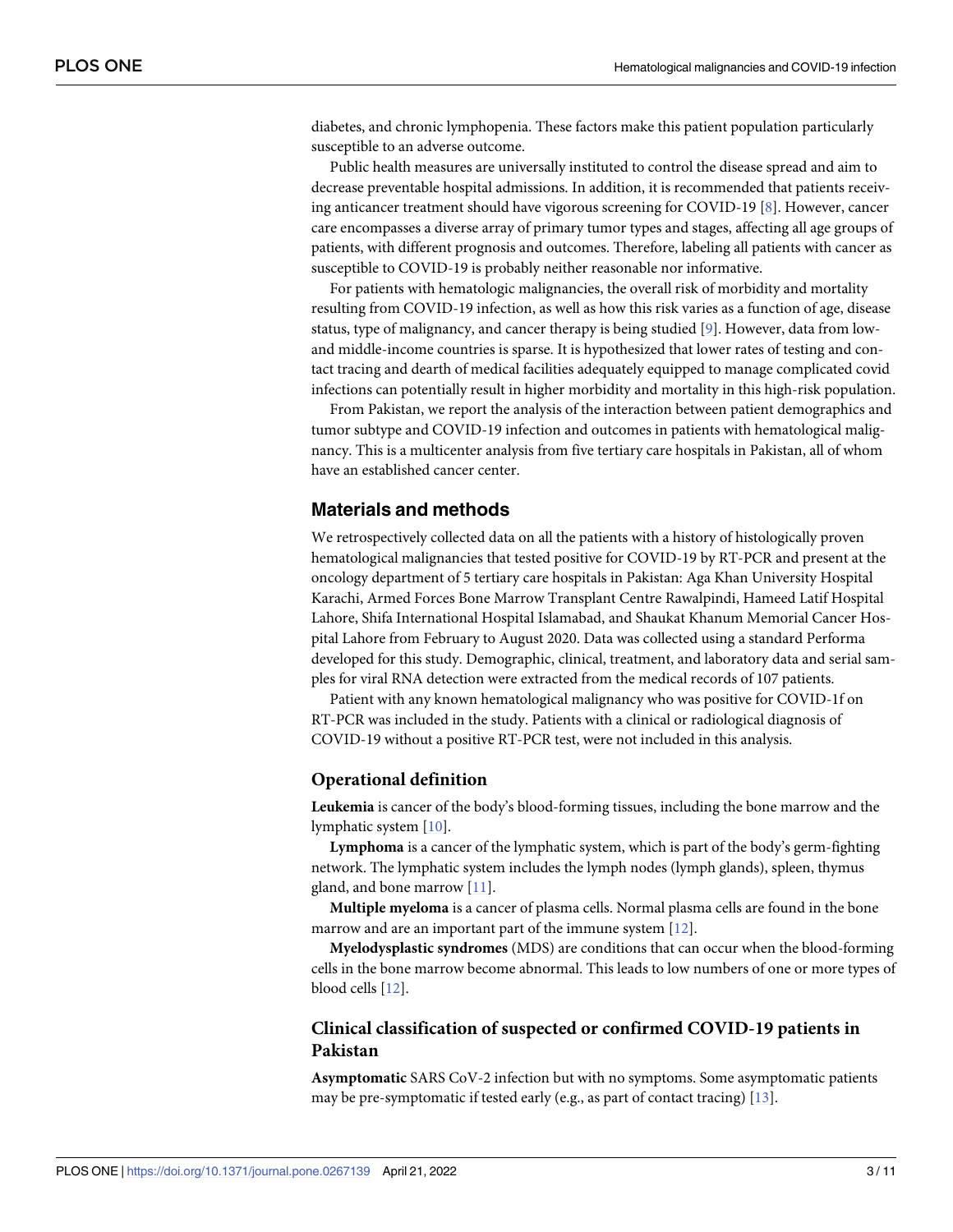<span id="page-5-0"></span>**Non-Severe** Oxygen saturation of 94% or greater and respiratory rate of less than 25 breaths/minute [[14](#page-12-0)].

**Severe** Oxygen saturation *<* 94% and respiratory rate greater than 25 breaths/minute. Oxygen saturation is maintained by nasal cannulation or simple facemask, no need for non-invasive or invasive mechanical ventilation [\[14\]](#page-12-0).

**Critical** Respiratory compromise severe enough requiring invasive and non-invasive mechanical ventilation [\[13\]](#page-12-0).

#### **Variables**

Age, Sex, Hospital, Co-morbidities, Hematological malignancy, treatment, chemotherapy, COVID-19 exposure, presenting complaint, hospital admission, COVID-19 status at death or discharge were the covariates.

#### **Outcome**

**Mortality**—the number of deaths in patients with hematological malignancy diagnosed with COVID-19 infection.

#### **Statistical analysis**

The data was entered and analyzed by using STATA version 16. Calculated medians for all continuous skewed variables. The normality of data was checked through density plots—frequencies with percentages for categorical variables. A Chi-square test was performed to check the association between the covariates and mortality. For survival analysis, a multivariable Cox-regression hazard regression model was applied, and the Kaplan Meir survival curve was used to check the overall survival. P-value  $\leq$ 0.05 was considered significant.

#### **Ethical approval**

Ethical approval was obtained from the Ethical Review Committee of the Aga Khan University Hospital, Karachi, Pakistan. Data were retrospectively collected through chart review, so there was no need for the informed written consent.

#### **Results**

#### **Baseline characteristics**

A total of 107 patients with hematological malignancies were diagnosed with COVID-19, out of which 82 (76.64%) were alive, and 25 (23.36%) were dead. Among the dead, 12 (48.00%) of the participants were greater than 50 years of age (p 0.027). Most of the participants were males in both the dead and alive group [18 (72.00%) & 54 (68.85%)]. Hypertension was the common comorbidity in both groups  $[8 (32.00\%) \& 8 (9.76\%) \text{ p } 0.021]$ . The significant hematological malignancy was B-cell Lymphoma in dead 4 (16.00%) and alive group 21 (25.61%), respectively [\(Table](#page-6-0) 1). The majority of the patients in both the dead and alive group were on active treatment for hematological malignancy while they came positive for COVID-19 [21 (84.00%) & 48 (58.54%) p 0.020]. IV chemotherapy was the common treatment 15 (71.43%) from the dead group, and 29 (61.70%) in the alive group received IV chemotherapy moreover Idarubicin + cytarabine was the common IV chemo-regimen given to patients in both groups  $[5 (23.81%) \& 5 (12.20%)]$  [\(Table](#page-7-0) 2). The presenting complaint in patients with hematological malignancies who catch COVID-19 among the dead group were fever (52.00%) followed by respiratory symptoms 11 (44.00%). However, in the alive group, 18 (21.95%) were asymptomatic, 22 (26.83) presented with fever, 33 (40.24%) presented with respiratory symptoms (p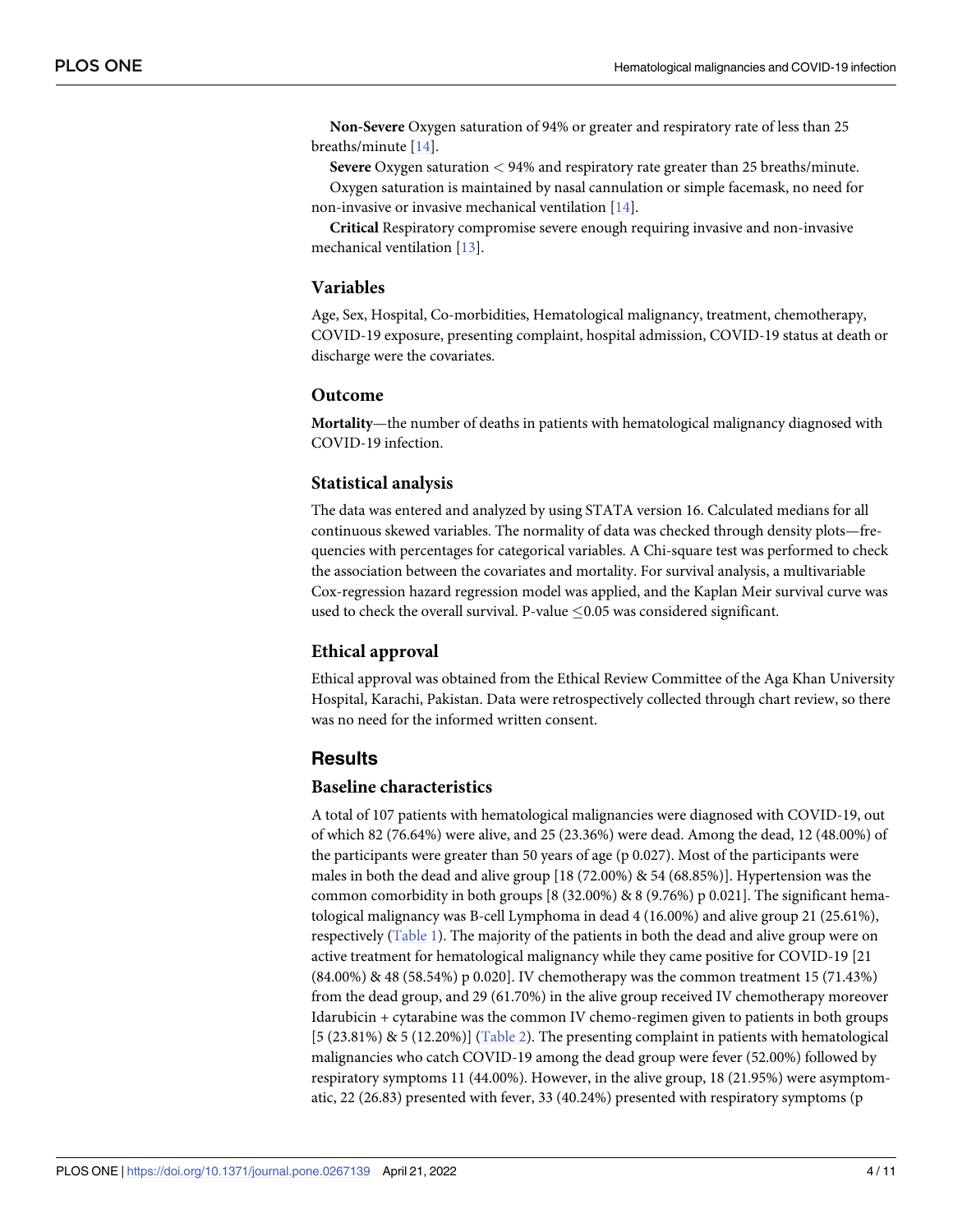| Characteristic       | Outcome n (%)      | P-value             |       |
|----------------------|--------------------|---------------------|-------|
|                      | Dead [25 (23.36%)] | Alive [82 (76.64%)] |       |
| Age (years)          |                    |                     | 0.027 |
| $10 - 30$            | 7(28.00)           | 34 (41.46)          |       |
| $31 - 50$            | 6(24.00)           | 31 (37.80)          |       |
| ${>}50$              | 12 (48.00)         | 17 (20.73)          |       |
| Sex                  |                    |                     | 0.566 |
| Male                 | 18 (72.00)         | 54 (68.85)          |       |
| Female               | 7(28.00)           | 28 (34.15)          |       |
| Hospital             |                    |                     | 0.012 |
| <b>AKUH</b>          | 8(32.00)           | 9(10.98)            |       |
| <b>SKMCH</b>         | 6(24.00)           | 48 (58.54)          |       |
| Shifa Hospital       | 6(24.00)           | 16(19.51)           |       |
| <b>AFBMTC</b>        | 5(20.00)           | 7(8.54)             |       |
| HLH                  | 0(0.00)            | 2(2.44)             |       |
| Co-morbidities       |                    |                     | 0.021 |
| None                 | 8 (32.00)          | 50 (60.98)          |       |
| <b>HTN</b>           | 8 (32.00)          | 8(9.76)             |       |
| Diabetes             | 2(8.00)            | 7(8.54)             |       |
| Other                | 7(28.00)           | 17(20.73)           |       |
| Malignancy           |                    |                     | 0.222 |
| $\mbox{ALL}$         | 3(12.00)           | 11(13.41)           |       |
| $\operatorname{AML}$ | 7(28.00)           | 6(7.32)             |       |
| $\mathop{\rm CML}$   | 1(4.00)            | 4(4.88)             |       |
| CLL                  | 2(8.00)            | 5(6.10)             |       |
| Hodgkins             | 2(8.00)            | 17 (20.73)          |       |
| B-cell lymphoma      | 4(16.00)           | 21(25.61)           |       |
| T-cell lymphoma      | 1(4.00)            | 3(3.66)             |       |
| Others               | 5(20.00)           | 15 (18.29)          |       |

<span id="page-6-0"></span>

| Table 1. Baseline and clinical characteristics of patients with hematological malignancies and COVID-19 stratified on the outcome (n = 107). |
|----------------------------------------------------------------------------------------------------------------------------------------------|
|                                                                                                                                              |

<https://doi.org/10.1371/journal.pone.0267139.t001>

0.029). There was a contact exposure in 3 (12.00%) and travel history in 8 (32.00%) of patients in the dead group while 13 (15.85%) had contact exposure and 9 (10.98%) had travel history among the alive group (p 0.042). All patients in the dead group were admitted in the hospital 25 (100.00%) and among these, 14 (56.00%) were admitted in ICU with a median 11 (6–16.5) number of days while 24 (29.27%) alive patients were admitted to hospital and only 4 (4.88%) admitted in ICU (p *<*0.001). At discharge or death, 4 (16.00%) dead patients were COVID positive, and 30 (36.59) alive patients were positive (p 0.008) [\(Table](#page-8-0) 3).

#### **Overall survival and multivariable regression**

The median overall survival among patients with hematological malignancies and COVID-19 positive was 33 (IQR 15–60) days ([Fig](#page-9-0) 1). Upon applying multivariable Cox-proportional hazard regression, age (categorical), malignancy treatment, COVID-19 exposure, and COVID-19 status at death or discharge were significant ([Table](#page-10-0) 4). The hazard ratio of survival or death in patients with hematological malignancies and COVID-19 positive in the age group 10–30 years was 1.81 times (CI: 1.40–2.72) and 1.22 times among age group 31–50 years (CI: 1.14–2.00) compared to age greater than 50 years (p 0.019). The hazard ratio of survival or death in patients with hematological malignancies and COVID-19 positive in patients receiving IV chemotherapy was 1.51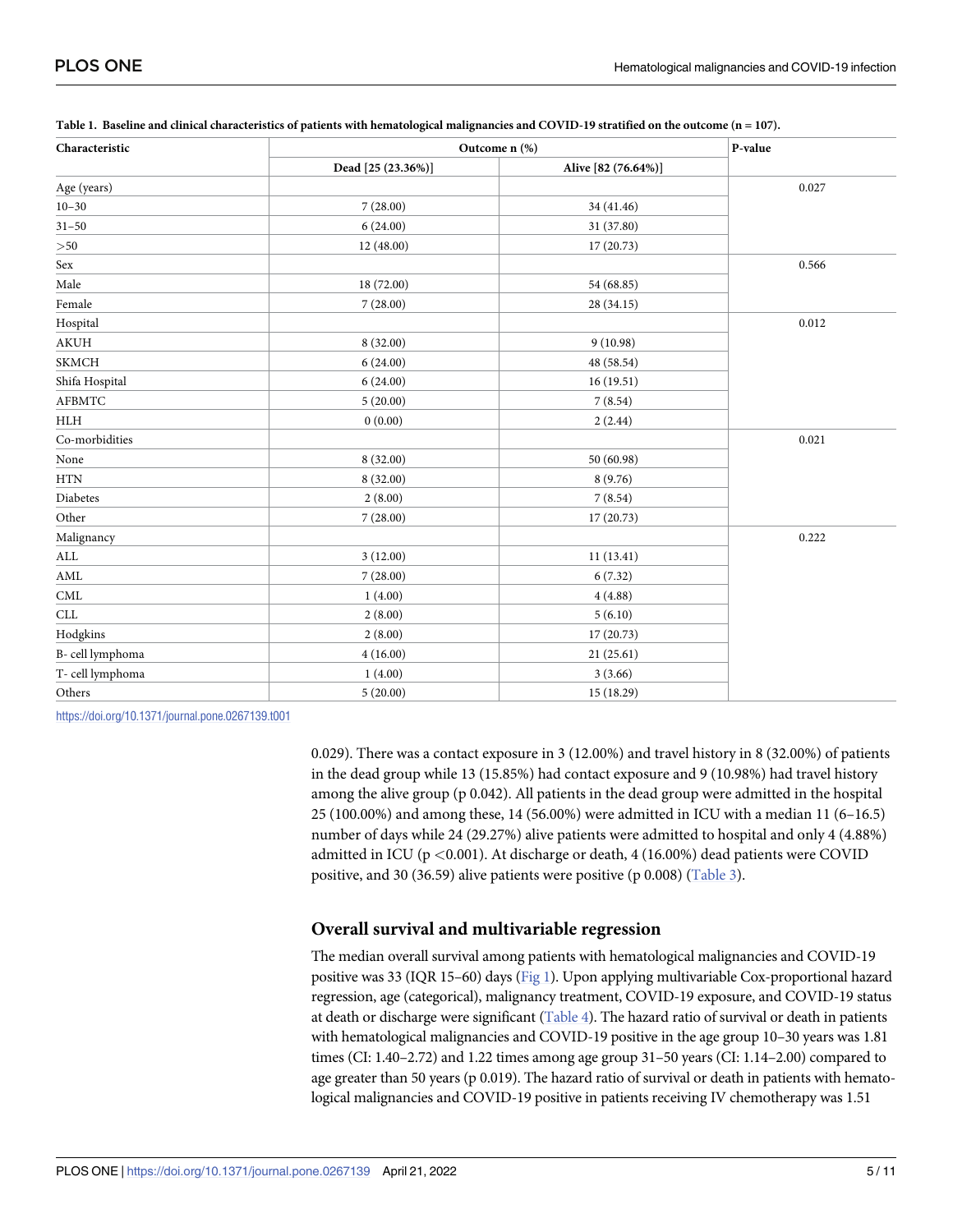| Characteristic              | Outcome            | P-value             |       |
|-----------------------------|--------------------|---------------------|-------|
|                             | Dead [25 (23.36%)] | Alive [82 (76.64%)] |       |
| Active treatment            |                    |                     | 0.020 |
| Yes                         | 21 (84.00)         | 48 (58.54)          |       |
| No                          | 4(16.00)           | 34 (41.46)          |       |
| Treatment                   |                    |                     | 0.797 |
| Chemoimmunotherapy          | 5(23.81)           | 13 (27.66)          |       |
| IV chemotherapy             | 15(71.43)          | 29 (61.70)          |       |
| TKI                         | 1(4.76)            | 4(8.51)             |       |
| Radiation                   | 0(0.00)            | 1(2.13)             |       |
| Chemo regimen               |                    |                     | 0.551 |
| R-CHOP                      | 2(9.52)            | 7(17.07)            |       |
| R- Bendamustine             | 0(0.00)            | 2(4.88)             |       |
| $R$ -ICE                    | 1(4.76)            | 2(4.88)             |       |
| R-CEOP                      | 0(0.00)            | 1(2.44)             |       |
| R-EPOCH                     | 1(4.76)            | 1(2.44)             |       |
| Rituximab                   | 1(4.76)            | 0(0.00)             |       |
| <b>CVP</b>                  | 0(0.00)            | 1(2.44)             |       |
| Idarubicin + cytarabine     | 5(23.81)           | 5(12.20)            |       |
| <b>BFM</b> protocol         | 1(4.76)            | 3(7.32)             |       |
| HyperCVAD                   | 4(19.05)           | 5(12.20)            |       |
| <b>ABVD</b>                 | 3(14.29)           | 7(17.07)            |       |
| Bendamustine                | 0(0.00)            | 2(4.88)             |       |
| <b>VRD</b>                  | 3(14.29)           | 1(2.33)             |       |
| Cyclophoshamide +bortezomib | 0(0.00)            | 2(4.88)             |       |
| Lenalodomide + carfilzomib  | 0(0.00)            | 2(4.88)             |       |

<span id="page-7-0"></span>[Table](#page-5-0) 2. Treatment and management of patients with hematological malignancies and COVID-19 stratified on outcome (n = 107).

<https://doi.org/10.1371/journal.pone.0267139.t002>

(CI: 1.26–2.47) times and 1.46 times who received chemoimmunotherapy (CI: 1.30–2.39) compared to those who received TKI (p 0.031). Among those who had contact exposure, the hazard of survival or death in patients with hematological malignancies and COVID-19 positive was 2.18 (CI: 1.90–4.44) times and 3.10 (CI: 2.73–4.60) times in patients with travel history compared to no exposure history (p 0.001). Moreover, the hazards were higher in patients who did not test for COVID or were positive at discharge or death 2.28 (CI: 1.43–5.63) and 3.41 (CI: 2.12–6.38) compared to those who were negative at discharge or death (p 0.001).

### **Discussion**

Worldwide, healthcare systems are in an uphill task of dealing with the COVID-19 pandemic, a situation that is going to remain a challenge to all clinicians. The incidence of COVID-19 and outcomes in cancer patients is a topic of great interest. It is evident now that the COVID-19 will be a global health care issue for the foreseeable future, and it is imperative that clinicians understand the complexity of presentations and outcomes of patients with concomitant health issues that make them vulnerable to severe complications. Our study has mainly focused on outcomes of COVID-19 with hematological malignancies in a resource-constrained environment, and it's the first multicenter analysis from Pakistan.

American Society for Hematology (ASH) Research Collaborative COVID-19 Registry analysis states that patients with hematologic malignancies have higher mortality resulting from COVID-19 than in the general population. They reported an overall mortality of 28%,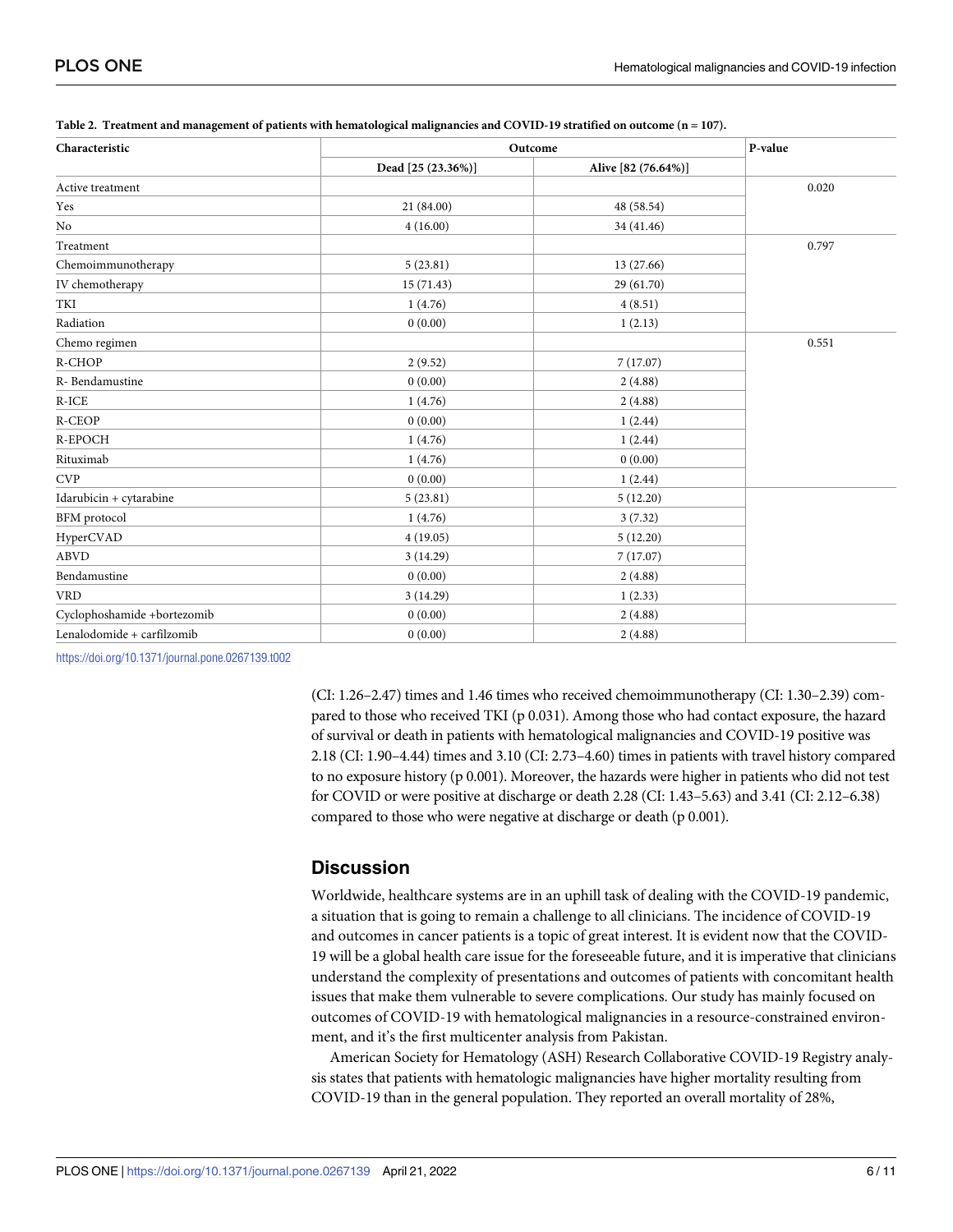| Characteristic                  | Outcome            | P-value             |          |
|---------------------------------|--------------------|---------------------|----------|
|                                 | Dead [25 (23.36%)] | Alive [82 (76.64%)] |          |
| Presenting complaint            |                    |                     | 0.029    |
| Fever                           | 13 (52.00)         | 22 (26.83)          |          |
| Respiratory symptoms            | 11 (44.00)         | 33 (40.24)          |          |
| GI symptoms                     | 1(4.00)            | 4(4.88)             |          |
| Other                           | 0(0.00)            | 5(6.10)             |          |
| Asymptomatic                    | 0(0.00)            | 18 (21.95)          |          |
| COVID-19 exposure               |                    |                     | 0.042    |
| No                              | 14 (56.00)         | 60 (73.17)          |          |
| Contact exposure                | 3(12.00)           | 13 (15.85)          |          |
| Travel                          | 8 (32.00)          | 9(10.98)            |          |
| Hospital admission              |                    |                     | < 0.001  |
| No                              | 0(0.00)            | 58 (70.73)          |          |
| Yes                             | 25 (100.00)        | 24 (29.27)          |          |
| In hospital stay                |                    |                     | < 0.001  |
| No admission                    | 0(0.00)            | 58 (70.73)          |          |
| Ward                            | 5(20.00)           | 16(19.51)           |          |
| SCU                             | 6(24.00)           | 4(4.88)             |          |
| ICU                             | 14 (56.00)         | 4(4.88)             |          |
| If yes, Number of days          |                    |                     | $0.003*$ |
| (Median, IQR)                   | $11(6-16.5)$       | $0(0-4)$            |          |
| Recovered & discharged          |                    |                     | < 0.001  |
| No                              | 25(0.00)           | 2(2.44)             |          |
| Yes                             | 0(0.00)            | 35 (42.68)          |          |
| Home isolation                  | 0(0.00)            | 45 (54.88)          |          |
| COVID status at death/discharge |                    |                     | 0.008    |
| Not done                        | 9(36.00)           | 37 (45.12)          |          |
| Negative                        | 12 (48.00)         | 15 (18.29)          |          |
| Positive                        | 4(16.00)           | 30 (36.59)          |          |

<span id="page-8-0"></span>

| Table 3. COVID-19 exposure and status at death/discharge among hematological malignancies patients stratified on outcome (n = 107). |  |  |  |
|-------------------------------------------------------------------------------------------------------------------------------------|--|--|--|
|                                                                                                                                     |  |  |  |

<https://doi.org/10.1371/journal.pone.0267139.t003>

increasing to 42% in patients with moderate to severe infection  $[15-17]$ . However, in the general population, it ranges from 9–29.6%. In the white Hispanic group, the mortality was less than 10%, while in Black and Hispanic groups, it was less than 30% in the general population [\[18\]](#page-12-0). Recently published study from Italy stated mortality of 37% patients with hematological malignancy and COVID-19, with higher risk amongst those with older age, progressive disease, or severe infection [\[19](#page-12-0), [20](#page-12-0)]. Another multicenter study, analyzing outcomes in cancer patients from China reported mortality of 20%, with 41% mortality in the 22 patients with hematologic malignancies [\[21\]](#page-12-0). UK Myeloma Forum published their results of 75 patients with COVID-19 and multiple myeloma, with mortality of 55% [\[22,](#page-12-0) [23](#page-12-0)]. In our study, the overall mortality mirrors the data of these studies with an overall mortality of 23% and increasing to approximately 51% in the hospitalized patients and 86% in ICU patients. 50% of deaths were seen in patients younger than 50 years. This is most likely due to the fact that approximately 70% of our patients were in that age group. Therefore, this is likely over-represented. It was interesting to note the relatively low numbers of patients of older age admitted to the hospital in our cohort. It could be hypothesized that treatment was deferred for the older patients with multiple co-morbidities in the initial months of the pandemic if they had a relatively stable clinical course. However, it would be interesting to study the outcomes of patients who had their treatment deferred.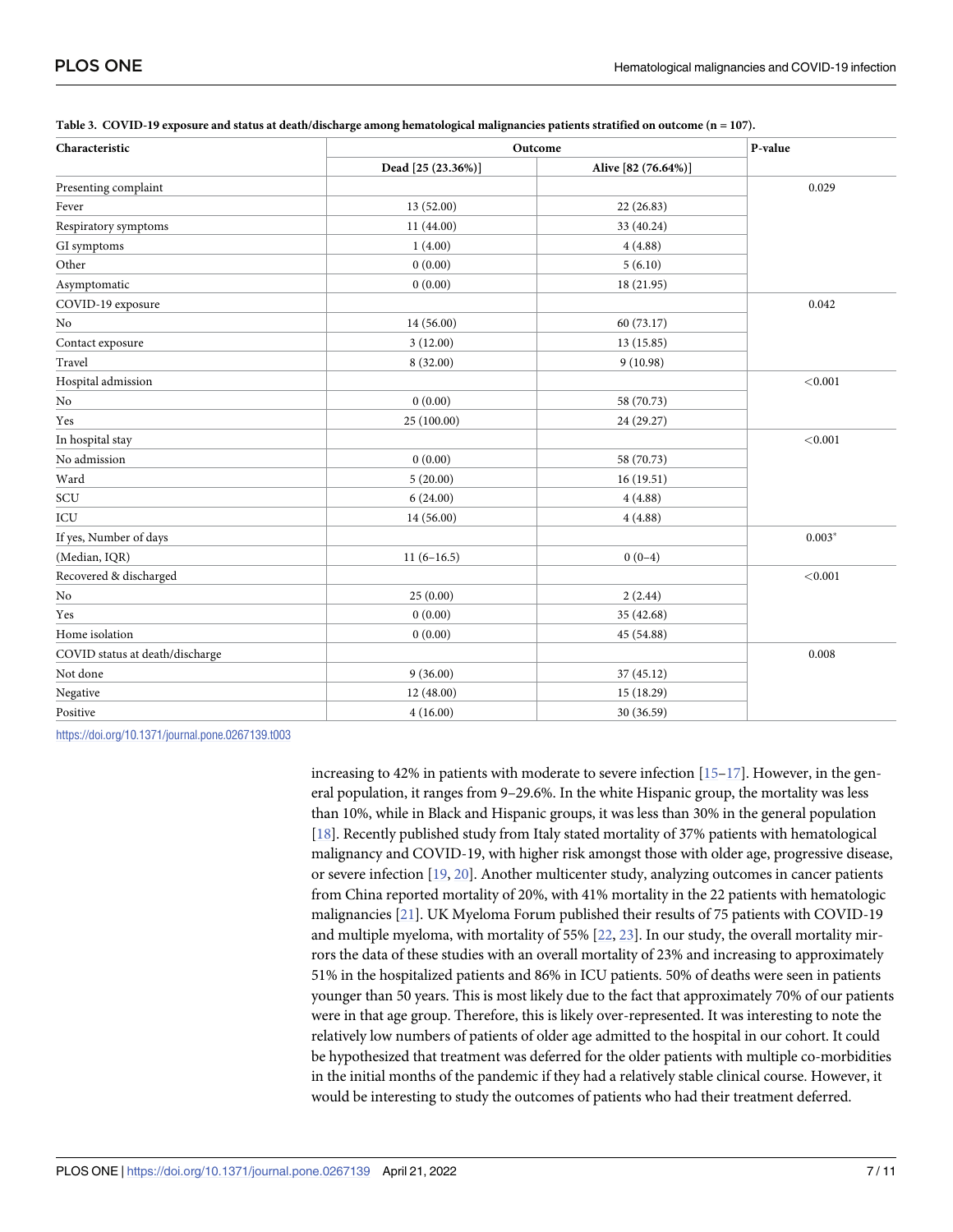<span id="page-9-0"></span>

**[Fig](#page-6-0) 1. Graph representing overall survival in patients with hematological malignancies and COVID-19.**

<https://doi.org/10.1371/journal.pone.0267139.g001>

Several other findings from our cohort are noteworthy. We analyzed the demographics of COVID-19 patients with hematological malignancy and explored the effect of cytotoxic chemotherapy and various chemoimmunotherapy and targeted treatments on the trajectory of COVID-19. The incidence of COVID-19 was found to be more frequent in acute leukemias (29%), followed by non-Hodgkin's lymphoma (27%) and Hodgkin's lymphoma (18%) [\[24\]](#page-12-0). Furthermore, an increase in mortality has been reported in myeloid malignancies (MDS/ AML/MPN) than lymphoid neoplasms (NHL/CLL/ALL/MM/HL) (43% vs. 35%) [\[25,](#page-12-0) [26\]](#page-12-0), which is similar to that seen in our study population. The majority of our study patients were on active treatment and reported a mortality rate of 19.6%, in contrast to 10% among patients on surveillance. Interestingly a higher mortality rate (14%) was seen in patients receiving chemotherapy alone compared to a 4.6% receiving chemoimmunotherapy.

The most common COVID-19–specific therapies in our dataset were symptomatic treatment with steroids and anticoagulation, tocilizumab (6.5%), remdesivir (2.8%), hydroxychloroquine (3.7%). The use of tocilizumab and remdesivir in our cohort as low compared to other studies [\[10](#page-12-0)]. One reason is that our data collection started in the early days of the pandemic when these drugs were not used regularly. Additionally, the availability of the drugs was sparse until the mid of 2020. Remdisivir was given emergency use authorization in May 2020 and gained full FDA approval in October 2020. It only then has this drug become widely available for use.

Morbidity rates from COVID-19 in patients with cancer admitted to the hospital are high, particularly in older patients and those with hematological malignancies. But not all cancer patients are affected equally. These findings allow clinicians to risk-stratify their patients; whether symptomatic or not, and make decisions on social isolation and shielding at appropriate levels. Our data and many other studies demonstrate that patients with hematological malignancies,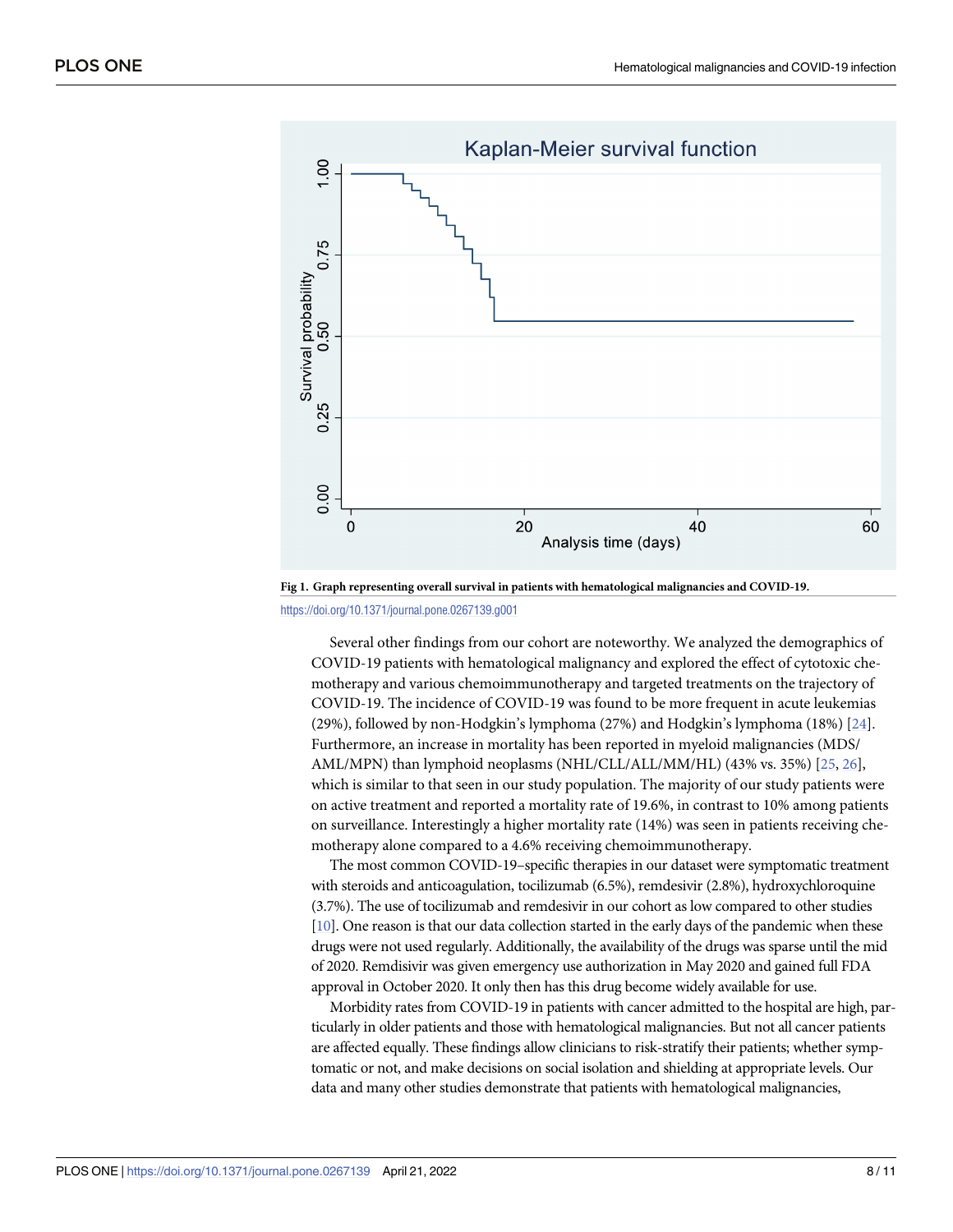| Characteristic                  | Crude HR (95% CI)   | p-value  | Adjusted HR (95% CI)     | p-value                  |
|---------------------------------|---------------------|----------|--------------------------|--------------------------|
| Age (years)                     |                     |          |                          |                          |
| >50                             | 1                   |          | $\mathbf{1}$             |                          |
| $10 - 30$                       | $1.91(1.84 - 2.37)$ | $0.081*$ | $1.81(1.40-2.72)$        | 0.019                    |
| $31 - 50$                       | $1.17(1.03 - 1.56)$ |          | $1.22(1.14-2.00)$        |                          |
| Sex                             |                     |          |                          |                          |
| Female                          | $\mathbf{1}$        | $0.107*$ | ÷,                       | $\overline{\phantom{a}}$ |
| Male                            | $1.84(1.38-3.05)$   |          |                          |                          |
| Active treatment                |                     |          |                          |                          |
| Yes                             | $\mathbf{1}$        | 0.596    |                          | $\overline{\phantom{a}}$ |
| No                              | $1.19(0.61 - 2.33)$ |          |                          |                          |
| Treatment                       |                     |          |                          |                          |
| TKI                             | $\mathbf{1}$        |          | $\bf{1}$                 |                          |
| IV chemotherapy                 | $1.19(1.05 - 2.85)$ | $0.084*$ | $1.51(1.26 - 2.47)$      | 0.031                    |
| Chemoimmunotherapy              | $1.36(1.10-3.50)$   |          | $1.46(1.30-2.69)$        |                          |
| COVID-19 exposure               |                     |          |                          |                          |
| No                              | 1                   |          | $\mathbf{1}$             |                          |
| Contact exposure                | $1.49(1.19-3.17)$   | $0.058*$ | $2.18(1.90-4.44)$        | 0.001                    |
| Travel                          | $1.77(1.61 - 5.12)$ |          | $3.10(2.73 - 4.60)$      |                          |
| Hospital admission              |                     |          |                          |                          |
| No                              | $\mathbf{1}$        |          |                          |                          |
| Yes                             | $1.16(0.62 - 2.20)$ | 0.628    | $\overline{\phantom{a}}$ |                          |
| COVID status at death/discharge |                     |          |                          |                          |
| Negative                        | $\mathbf{1}$        |          | $\mathbf{1}$             |                          |
| Not done                        | $1.80(1.49-2.38)$   | $0.024*$ | $2.28(1.43 - 5.63)$      | 0.001                    |
| Positive                        | $1.88(1.58-4.16)$   |          | $3.41(2.12-6.38)$        |                          |

<span id="page-10-0"></span>

| Table 4. Univariate and multivariable Cox-proportional hazard model reporting crude and adjusted ratios $(n = 107)$ . |  |  |  |  |  |  |  |  |  |  |
|-----------------------------------------------------------------------------------------------------------------------|--|--|--|--|--|--|--|--|--|--|
|-----------------------------------------------------------------------------------------------------------------------|--|--|--|--|--|--|--|--|--|--|

<https://doi.org/10.1371/journal.pone.0267139.t004>

particularly acute leukemias, are at high risk for severe COVID-19 infection and mortality. Therefore, preemptive testing, early recognition of infections, and prompt management at a facility with expertise to manage complications are paramount. In addition, protective measures such as universal masks, social distancing, and shielding this susceptible population from COVID-19 exposure are mandatory. Many sites have implemented telemedicine to on-site physical distancing, and these practices should continue if COVID-19 prevalence remains high.

Our study has some limitations. Our analyses are based on patients with hematological malignancy who sought help from centers receiving their treatment. Therefore, this cohort did not capture the outcomes of patients who presented for management at a different hospital. This is particularly true for patients who live in cities or towns and most likely obtained treatment closer to home. Also, we likely missed patients on long-term follow-up who approached their local general physician (GP) or hospital. We, too, were unable to capture asymptomatic patients and found to have COVID-19 positive on screening. In addition, patients on hospice care were not reported or included in this study. Therefore, it is impossible to accurately quantify the burden of infection in patients with hematological malignancy.

Nonetheless, this dataset provides a glimpse of outcomes of patients who presented to a tertiary care hospital in Pakistan where both states of art management for covid infection and the primary malignancy was available. The majority of our patients were on active treatment, and these results help prognosticate; patients who require intensive care carry a very grim prognosis. Data such as ours are especially important in formulating country/region region-specific guidelines regarding the management of covid infections in a specific subset of patients. This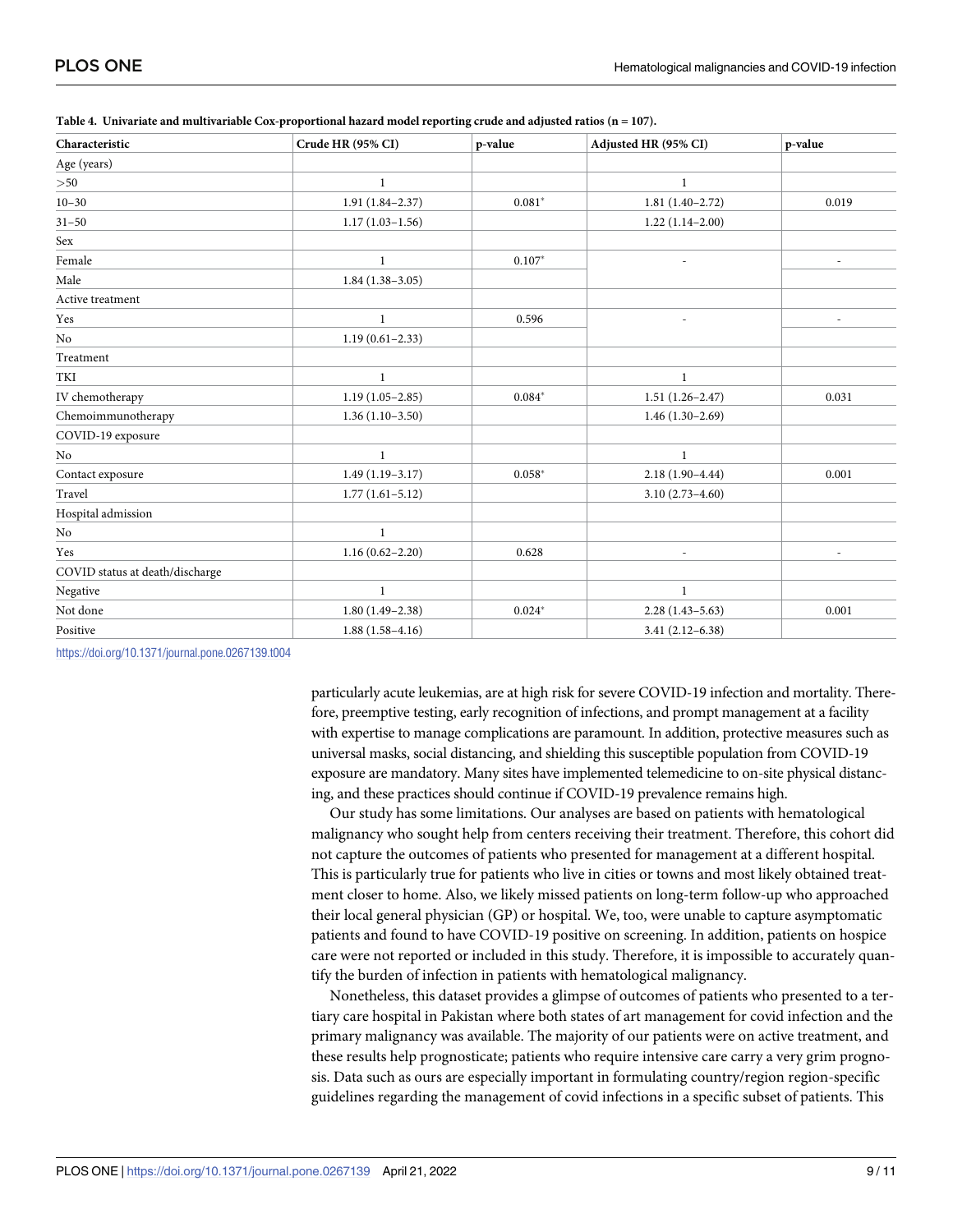<span id="page-11-0"></span>is important in guiding management decisions when resources are limited and medical care is not covered by private insurance.

The expertise in managing COVID-19 infection has evolved over the last year. Early use of dexamethasone, remdesivir, and anticoagulation has improved outcomes.

#### **Conclusion**

In summary, this study of patients with hematological malignancy and COVID-19 accentuates several significant considerations for clinical care and emphasizes the urgent need for more data. Longer-term follow-up and larger sample sizes are needed to understand the effect of SARS-CoV-2 on outcomes in patients with hematological malignancy.

#### **Supporting information**

**S1 [Data](http://www.plosone.org/article/fetchSingleRepresentation.action?uri=info:doi/10.1371/journal.pone.0267139.s001).** (XLSX)

# **Author Contributions**

**Conceptualization:** Adeeba Zaki.

**Formal analysis:** Salman Muhammad Soomar, Danish Hasan Khan.

**Methodology:** Hasan Shaharyar Sheikh, Raheel Iftikhar, Ayaz Mir, Zeba Aziz, Khadija Bano.

**Supervision:** Munira Shabbir-Moosajee.

**Writing – original draft:** Adeeba Zaki, Hasan Shaharyar Sheikh, Raheel Iftikhar, Ayaz Mir, Zeba Aziz, Khadija Bano, Hafsa Naseer, Qamar un–Nisa Chaudhry, Syed Waqas Imam Bokhari.

**Writing – review & editing:** Munira Shabbir-Moosajee.

#### **References**

- **[1](#page-3-0).** Moujaess E, Kourie HR, Ghosn M. Cancer patients and research during COVID-19 pandemic: A systematic review of current evidence. Critical reviews in oncology/hematology. 2020; 150:102972. [https://](https://doi.org/10.1016/j.critrevonc.2020.102972) [doi.org/10.1016/j.critrevonc.2020.102972](https://doi.org/10.1016/j.critrevonc.2020.102972) PMID: [32344317](http://www.ncbi.nlm.nih.gov/pubmed/32344317)
- **[2](#page-3-0).** Li Q, Guan X, Wu P, Wang X, Zhou L, Tong Y, et al. Early transmission dynamics in Wuhan, China, of novel coronavirus–infected pneumonia. New England journal of medicine. 2020. [https://doi.org/10.](https://doi.org/10.1056/NEJMoa2001316) [1056/NEJMoa2001316](https://doi.org/10.1056/NEJMoa2001316) PMID: [31995857](http://www.ncbi.nlm.nih.gov/pubmed/31995857)
- **[3](#page-3-0).** Ong SWX, Tan YK, Chia PY, Lee TH, Ng OT, Wong MSY, et al. Air, surface environmental, and personal protective equipment contamination by severe acute respiratory syndrome coronavirus 2 (SARS-CoV-2) from a symptomatic patient. Jama. 2020; 323(16):1610–2. [https://doi.org/10.1001/jama.2020.](https://doi.org/10.1001/jama.2020.3227) [3227](https://doi.org/10.1001/jama.2020.3227) PMID: [32129805](http://www.ncbi.nlm.nih.gov/pubmed/32129805)
- **[4](#page-3-0).** Waris A, Atta U, Ali M, Asmat A, Baset A. COVID-19 outbreak: current scenario of Pakistan. New Microbes and New Infections. 2020; 35:100681. <https://doi.org/10.1016/j.nmni.2020.100681> PMID: [32322403](http://www.ncbi.nlm.nih.gov/pubmed/32322403)
- **[5](#page-3-0).** Jiang A-M, Shi X, Liu N, Gao H, Ren M-D, Zheng X-Q, et al. Nosocomial infections due to multidrugresistant bacteria in cancer patients: a six-year retrospective study of an oncology Center in Western China. BMC Infectious Diseases. 2020; 20(1):1–12. <https://doi.org/10.1186/s12879-020-05181-6> PMID: [32600270](http://www.ncbi.nlm.nih.gov/pubmed/32600270)
- **[6](#page-3-0).** Lièvre A, Bouché O, Aparicio T, Michel P, Pontchaillou C, Reims C, et al. Risque et gravité du COVID-19 chez les patients atteints de cancer digestif.
- **[7](#page-3-0).** Cao Y, Li Q, Chen J, Guo X, Miao C, Yang H, et al. Hospital emergency management plan during the COVID-19 epidemic. Academic Emergency Medicine. 2020; 27(4):309–11. [https://doi.org/10.1111/](https://doi.org/10.1111/acem.13951) [acem.13951](https://doi.org/10.1111/acem.13951) PMID: [32124506](http://www.ncbi.nlm.nih.gov/pubmed/32124506)